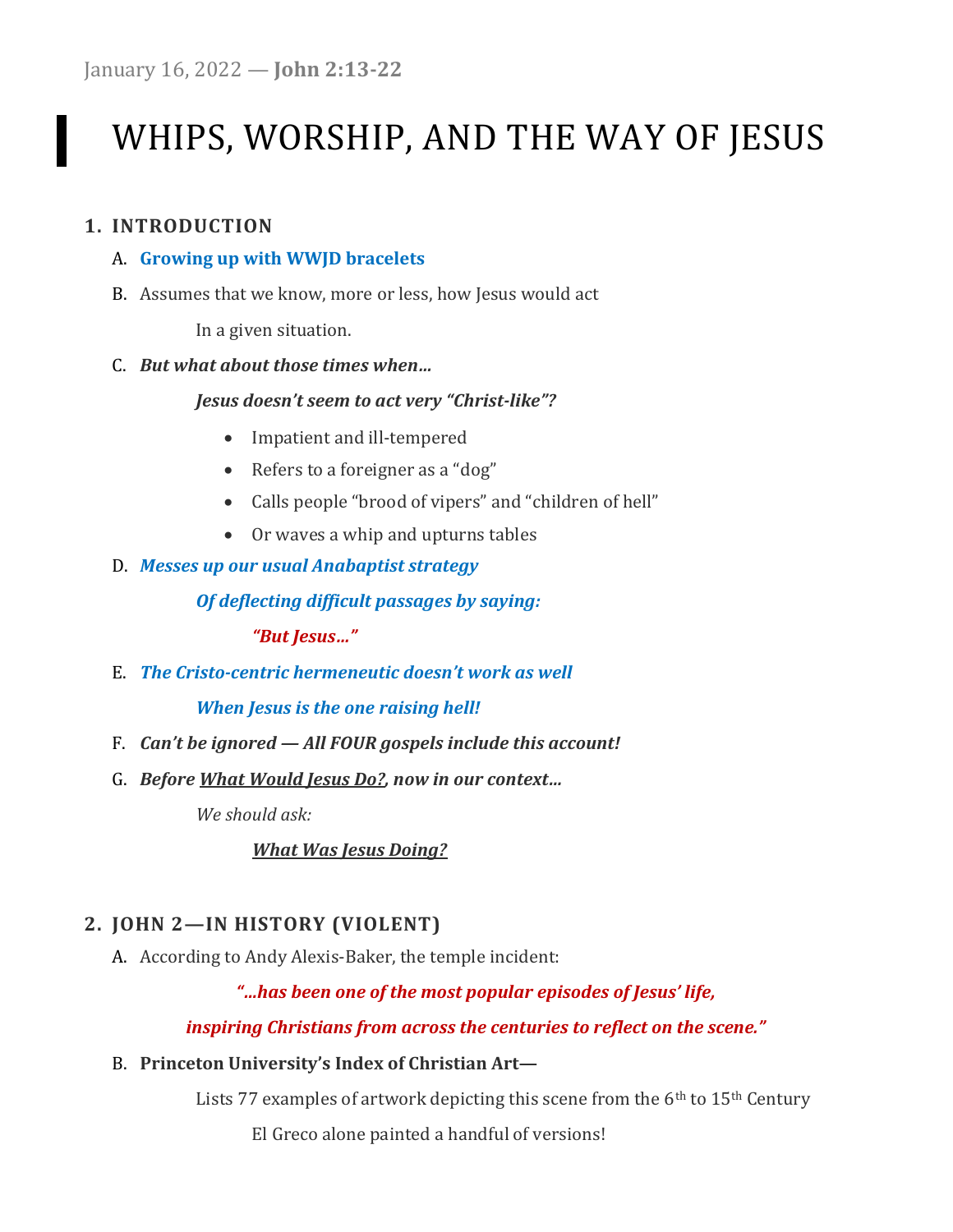- C. Unfortunately, most have a similar feel and intensity to them
- D. Rembrandt's (1626)—
	- Angry Jesus, whip raised
	- Elderly woman, scampering out of the way
	- Money changers trying to protect their faces from the whip
- E. This was a typical depiction…
- F. As you can imagine, interpreting the passage in this way

Makes it easy to justify Christian use of force and violence

- G. Which, tragically, is exactly how this passage has often been used (Since the 5<sup>th</sup> Century)
	- Augustine— Used John 2 as a rationale for how to treat heretics

"So we find… Christ a persecutor… [who] even bodily persecuted [others] with whippings."

- Bruno of Segni—
- "…if we want to imitate Christ… then we must violently evict simoniacs from the church."
	- **John Calvin** References John 2 against his critics:

In defense of his role in burning Michael Servetus at the stake

- H. This passage has had a sordid history!
- I. Interestingly, though, the earliest and oldest readings of this passage

Look very different from the Rembrandt Jesus.

"The tradition that interprets Jesus' activity as nonviolent is older than that which uses it to justify violence."

# 3. JOHN 2—IN HISTORY (NONVIOLENT)

- A. John 2 Variety of clues point in this direction
- D. First, highlighted in a story from Southeastern Turkey (598 A.D.)
	- Synod in Constantinople in (394 A.D.)
	- Rabbula cites John 2 to justify hitting priests: "Our Lord also struck people in the temple."
	- Theodore of Mopsuestia rebukes him
	- Jesus used words for people, cords for the animals
- E. Greek grammar points in the direction of a nonviolent reading:
	- NRSV, NIV "He drove them all out, the cattle and the sheep."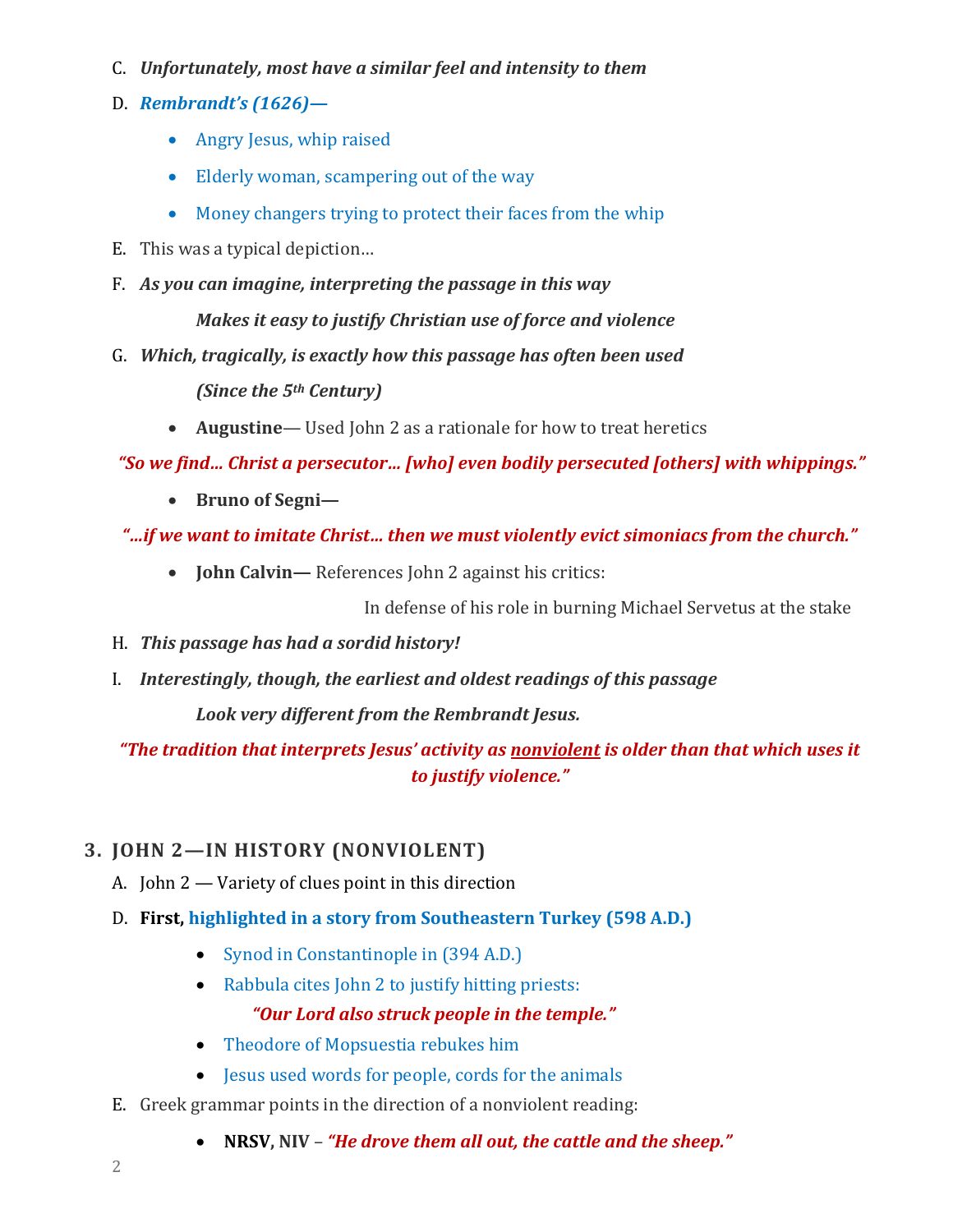- F. Second, the text (in context) also supports this:
	- He speaks with those selling the doves after "all" are driven out
- G. Third, if Jesus had used the whip on people:
	- He would've been resisted and overcome
	- The Roman garrison would've been there immediately
		- o Roman military functioned to quell riots/rebellions (Acts 21)
		- o Uprisings at Jewish festivals so common—extra soldiers sent
- H. Lastly, besides Greek grammar

Besides the textual/historical context

 That make the "violent" reading of this passage so implausible The early church simply saw it as contrary to the character of Christ

- I. Origen—Spiritualized Reading
	- "… in Origen's reading, the violent whip becomes nonviolent speech."
		- This was the "literal" reading for Origen If the surface reading is implausible

## Then it warrants a deeper, spiritual reading.

J. The early church CLEARLY read this passage NONVIOLENTLY

The more you dig in, the more obvious that is.

K. WWJD? — What was Jesus Doing (nonviolently)?

## 4. JOHN 2 — SELF-SACRIFICE

A. Seeing this scene, the disciples remember Psalm 69:9-

"Zeal for your house consumes me…"

B. If reading this passage with physical violence in mind,

Those words sound like uncontrolled, righteous anger.

C. But that Psalm has the opposite meaning:

It's about the Psalmist experiencing persecution because of loving God

Not about zealously loving God and then persecuting others who do not.

## "Zeal for your house consumes me… the insults of those who insult you fall on me."

D. *John 2: NOT about justifying "righteous violence" toward others* 

It's about conscious self-sacrifice for others.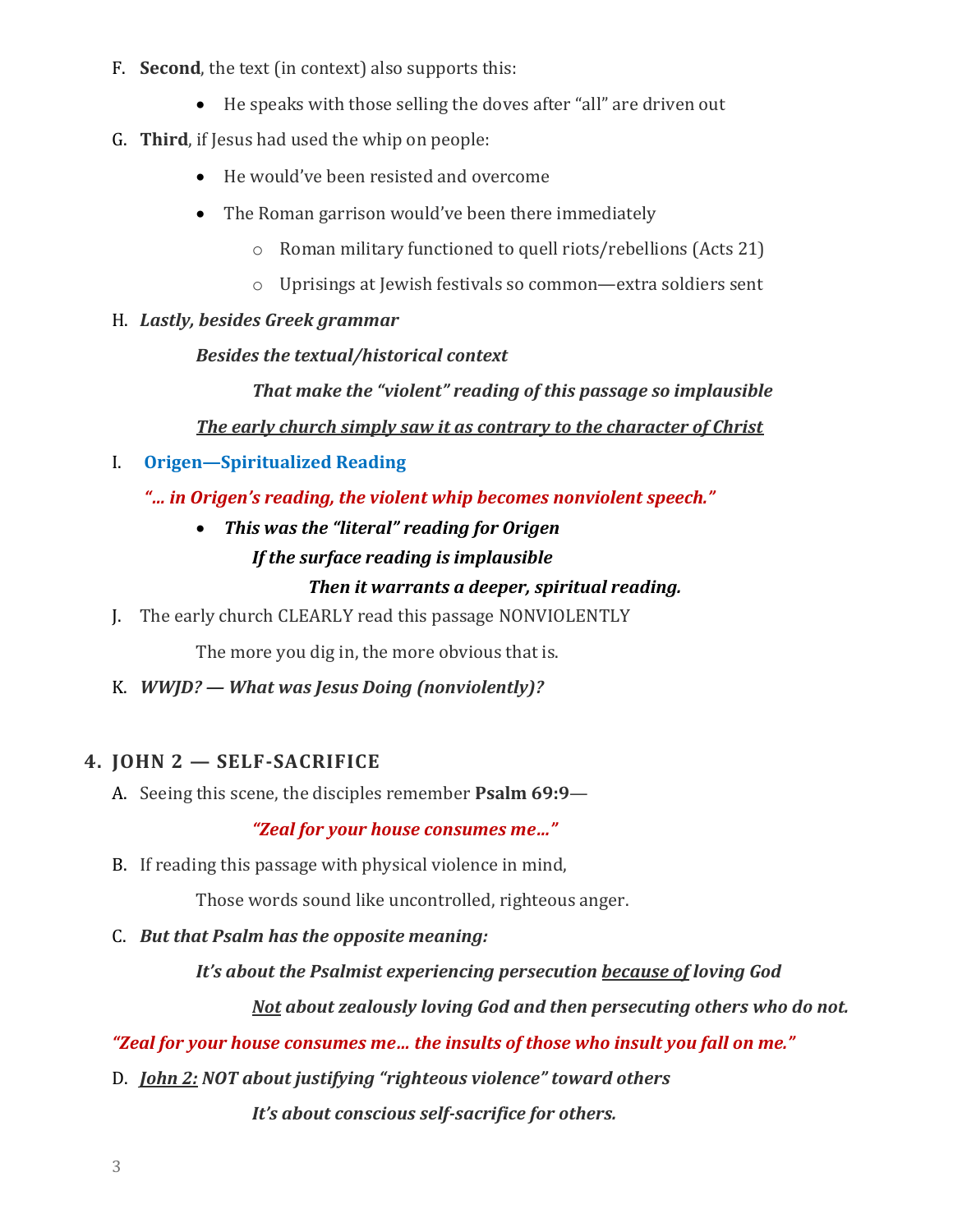E. Each of the gospels—but especially John—

Links this episode to Jesus death.

## "By what authority do you do these things?"

## "Destroy this temple, and I will raise it in three days…"

F. Jesus knew such actions could precipitate his death;

yet he does it consciously, willingly, intentionally.

G. Jesus had been to the temple before!

Probably MANY times before!

And this probably wasn't a new practice.

H. Jesus had his wits about him

He knew what he was doing.

This was a conscious, prophetic, self-sacrificial act.

## 5. THE TEMPLE SCENE — LOVE

## A. Other gospels — "My house shall be called a house of prayer..."

Quoting Isaiah 56: About God gathering in ALL nations/peoples

# "My house shall be called a house of prayer for ALL people."

B. This passage takes place in the outer courts of the temple

The only place on the temple grounds where Gentiles could worship.

- C. The Second Temple—
	- Inner section for Jewish men
	- Lower inner section for Jewish women
	- Outer court for the Gentiles Where the "cleansing" takes place
- D. This separation was marked with signs:

Gentiles who cross do so at risk to their lives.

Probably referenced in Ephesians 2 as: "the dividing wall of hostility"

E. For Jesus, the issue wasn't that these services

Were being offered for temple worshippers…

F. The issue was the distracting/displacing location!

They were crowding/commercializing the worship space of the Gentiles.